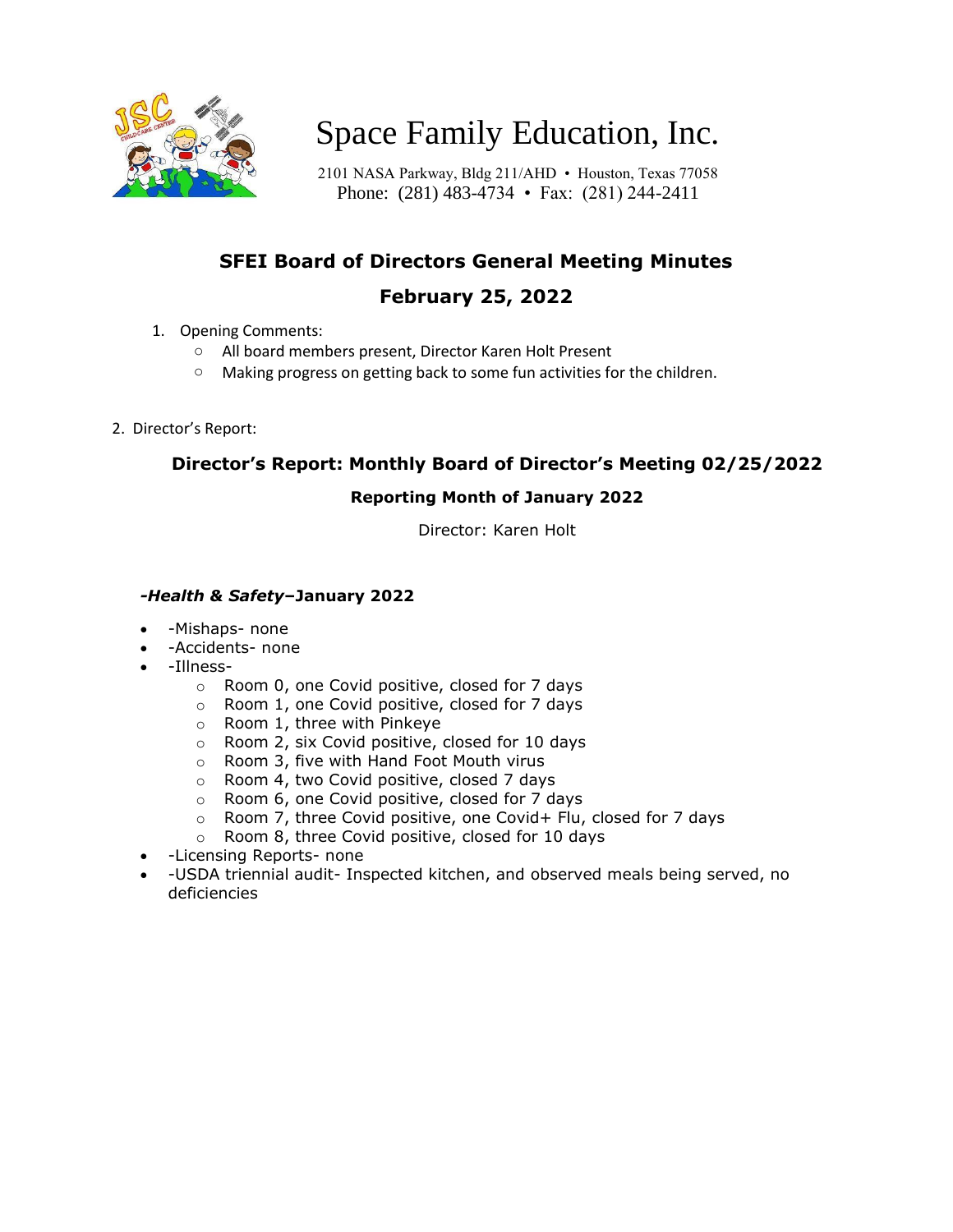|                                                             | <u>January</u> |
|-------------------------------------------------------------|----------------|
| Income:                                                     |                |
| Tuition, Supply Fees                                        | 103,759        |
| Fundraisers, Donations,<br>State Grants,<br>Membership Dues | 1,513          |
| <b>Total Income</b>                                         | \$105,272      |
| <b>Expenses:</b>                                            |                |
| Salaries                                                    | (71, 408)      |
| <b>Employee Benefits</b>                                    | (11, 474)      |
| <b>General Operating Exp</b>                                | (20, 648)      |
| <b>Total Expenses:</b>                                      | (103, 530)     |
| <b>Net Excess/Deficit</b>                                   | \$1,742        |

#### *-Financial* **–**

• USDA Audit, 6 findings; 2 Enrollment Paperwork errors, 1 Meal Count error, 1 Meal Production Record error, 1 Training Record error, 1 Written Policy error. Overall excellent audit.

#### *-Operations* **–**

- Continuing to operate under JSC COVID guidelines, including all adults wearing masks
- Staff wearing KN95 masks due to high Covid transmission in Houston area
- Continuing to follow JSC Return to Site after illness: 7-10 days post symptoms
- Staff are either vaccinated for COVID-19 or testing weekly for it.
- Purchased HEPA filter air cleaning units for all classrooms and teacher breakroom
- Purchased new cribs for Room 1

#### *-Enrollment- Current*

- 02/23/2022 120 /137 87.6%
- Started school year with 111 / 137 81%
- Openings in PreK 3's, 4's
- 1 starting Baby 0 April

#### *-Staff-* **January 2022**

- Room 0 Teacher Ms Sandra coming back from medical leave February 7!
- New Room 1 Teacher starting 3.1.2022 (Linh Doan from NASA Ames CCC)
- Room 4 Full time Teacher position open, floater Mariea full time in Room 4
- Professional Development: A&M Agrilife: Safe Cleaning for Covid 19

#### *-Special Events-* **January 2022**

• Room 6 & 7 Field Trip to Galveston Children's Museum

#### *-Looking Ahead-*

- Trail Riders and Go Texan Day week of 2/21
- Field Trip to Mainstreet Theater for Pete the Cat, March 30 and April 1
- Dr. Seuss Day 3/2/22 and St. Jude Trike-a-Thon 3/10/22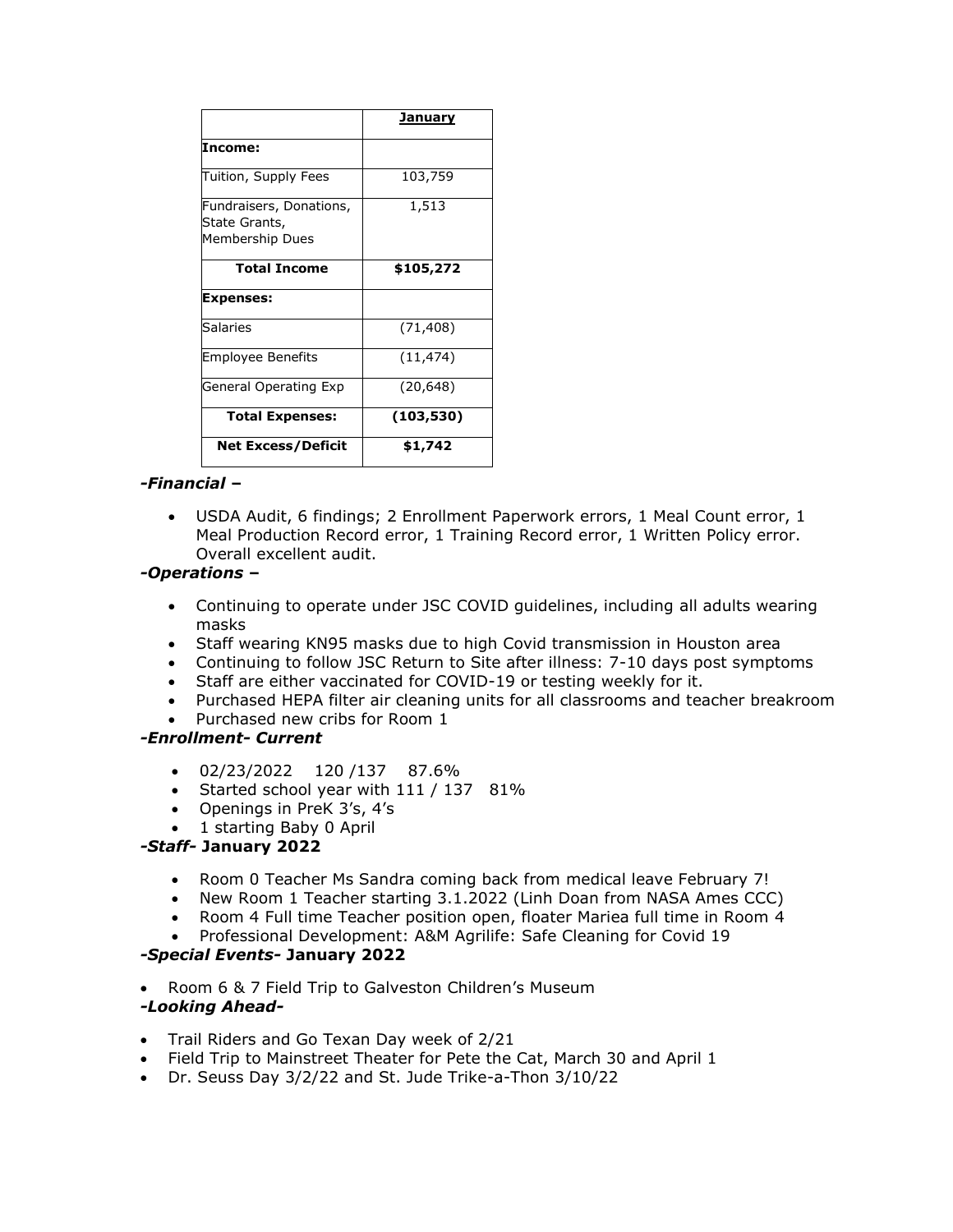Parent Question about the staff: Do they not all have CDA's? No they do not, some do. All teachers participate in child development and child safety training. Any teacher that wants to get the CDA, SFEI will sponsor that. The teacher needs to make a teaching portfolio, SFEI pays for that part of the training. For the books and the tests, the teacher pays for that portion- but there is a grant through the state that will pay for that part of it.

- 3. Financial Report:
	- Enrollment was 120/137, 87.6%
	- Spent money last month on the Room 1 cribs and all the filters for the rooms
	- In the near future, more state grants are coming in 3 different phases. ~140K for each phase

4. Special Topics:

• Update for the extracurricular activities- waiting to send a survey out to the parents for interest in the activities. Plan is to send out a survey after spring break

5. Action Item Status:

- Extracurricular activities survey to be sent out after spring break
- 6. Public comments, future agenda topic proposals:
	- Next board meeting may be in person with teams option
		- $\circ$  Will be talking about priorities for improvements to the school and how to spend the grant money the school has received
	- No additional comments

7. 2022 Meeting Dates:

March 25

April 29

May 20

June 24- Annual meeting (tentative)

July 29

August 26

September 30

October 28

November 18

December 16